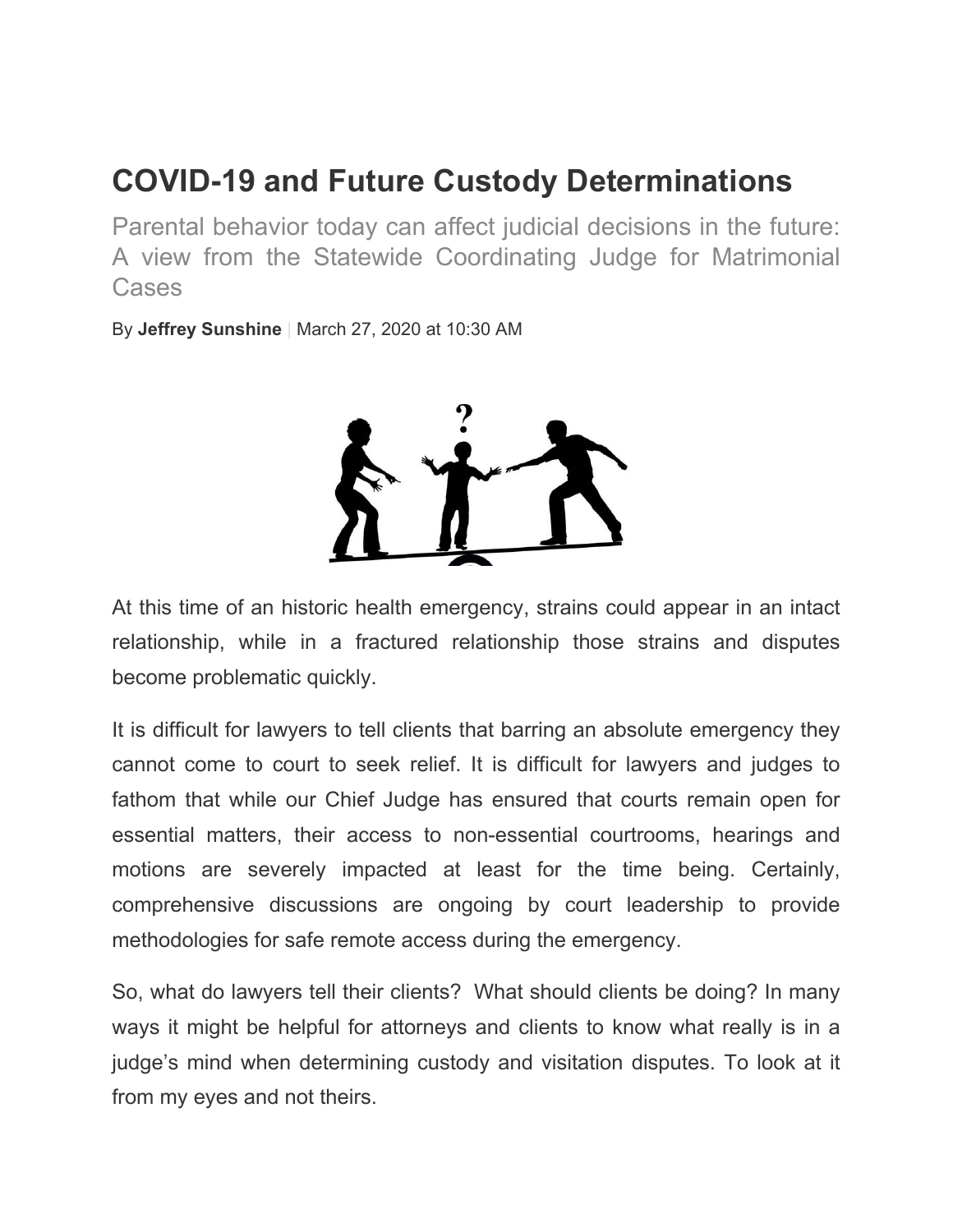One of the important things I think about in making a custody determination is if this is how this individual is behaving while a case is pending or about to commence, how will they behave when it is over? Simply put, when you behave a certain way and there is a judge in the equation, how will a parent behave when I am no longer involved in their lives? With parents who are not obeying court orders, or where no orders exist are engaging in "self-help", attorneys may and should remind them that the actions they take today and during this crisis could well be determinative or dipositive at the time of final decision by a judge. The concept is well embodied in New York case law. One of the factors a court must consider in determining custody is which parent is likely to provide access to the other parent.

Those who think that there is a lack of consequences to not conducting themselves appropriately during this crisis are wrong. Jurists agonize over many custody and parenting time decisions. It is one of the most difficult lifeimpacting decisions a jurist can make. Often the court is presented with two good people, each convinced that their approach is better, unable to compromise or feeling that compromise leads to a sign of weakness. Sometimes the dispute is really about money—not wanting to pay child support; wanting to control how the other party spends support and maintenance or just being convinced that they could do a better job than the other—and, unfortunately, sometimes it's a power imbalance or domestic violence that defined a relationship.

How they conduct themselves at parenting during a time of a pandemic crisis, one of which we have never before seen, will shape their relationship with each other as divorced parents in the future, the relationship they have with